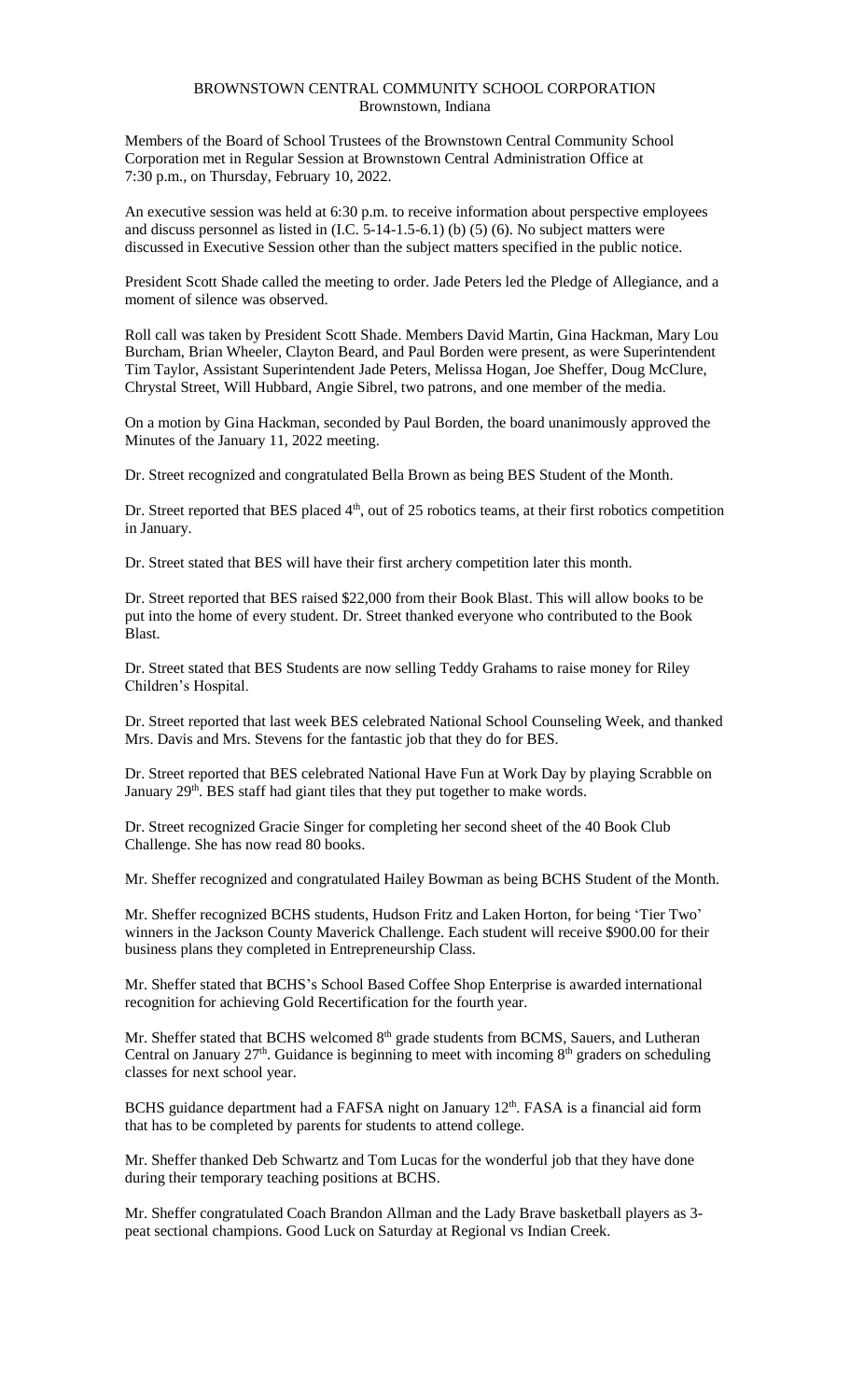Mr. McClure recognized and congratulated Mackensie Grider as being BCMS Student of the Month.

Mr. McClure gave a presentation on "Tribe Team Initiative." It is an incentive program for all BCMS students. The program was started at the beginning of the school year. Mr. McClure stated that the students are enjoying the program and it seems to be working very well.

Mr. Peters reported that there were three Emergency Allocations. Emergency Allocation #1 was to Bland Services for door repairs at the Middle School in the amount of \$1,683.80. Emergency Allocation #2 was to HFI for repairs at the High School in the amount of \$2,265.90. Emergency Allocation #3 was to MD Electric for light repairs at the High School in the amount of \$3,445.00. Emergency Allocations beginning balance was \$76,449.41, this month's expenditures totaled \$7,394.70, leaving a balance of \$69,054.71. On a motion by Brian Wheeler, seconded by David Martin, the board unanimously approved the Emergency Allocations.

On a motion by Mary Lou Burcham, seconded by Brian Wheeler, the board unanimously approved the payment of Claim Nos. 20423 and 20447 thru 20493, and 20500 thru 20542, Lunch Fund Claims, January Payrolls 9 and 10, and January Payroll Claims as follows:

| Fund | <b>Description</b>          | <b>Total</b> |
|------|-----------------------------|--------------|
| 0101 | Education                   | 39,836.49    |
| 0300 | Operations                  | 58,072.40    |
| 2000 | <b>Buckcreek Bowhunters</b> | 140.00       |
| 3220 | Jackson Co. Drug Free Grant | 397.00       |
| 7941 | Cares Act COVID Grant       | 8,666.35     |
|      | Total                       | \$107,112.24 |

| Fund | <b>Description</b>    | <b>Total</b> |
|------|-----------------------|--------------|
| 0101 | Education             | 9,696.83     |
| 0300 | <b>Operations</b>     | 62,968.45    |
| 7911 | 611-ARP               | 2,454.11     |
| 7941 | Cares Act COVID Grant | 916.15       |
|      | Total                 | \$76,035.54  |
|      |                       |              |
|      | Lunch Fund Claims     | \$43,138.79  |

| Lanvil 1 and Ciamillo                                | $V' \cup I \cup V' \cup I$ |
|------------------------------------------------------|----------------------------|
|                                                      |                            |
| January Payrolls 9 and 10 and January Payroll Claims | 1,261,241.89               |
| Grand Total                                          | \$1,487,528.46             |
|                                                      |                            |

Mr. Peters then went over the Monthly Budget, and Extra-Curricular Accounts.

On a motion by Paul Borden, seconded by Gina Hackman, the board unanimously approved the following Field Trips Requests:

| Date              | Organization                                    | <b>Destination</b>        | No. of<br><b>Chaperones</b> | No. of<br><b>Students</b> |
|-------------------|-------------------------------------------------|---------------------------|-----------------------------|---------------------------|
| Feb. 10, 2022     | BCHS 10 <sup>th</sup> Grade                     | <b>BNL Career Center</b>  |                             | 25                        |
| Feb. 10, 2022     | <b>BCHS JAG</b>                                 | Hanover College           |                             | 6                         |
| Feb. 10, 2022     | <b>BCHS</b> Housing<br><b>Class</b>             | Stuckwisch<br>Appliances  |                             | 13                        |
| Feb. 18, 2022     | <b>BCHS</b><br>Entrepreneurship<br><b>Class</b> | Kay's Kafe                |                             | 7                         |
| March 4, 2022     | <b>BCMS</b>                                     | <b>Local Restaurants</b>  | 3                           | 70-75                     |
| March 29,<br>2022 | <b>BCHS PLTW</b>                                | Ivy Tech Cyber<br>Academy |                             | 15                        |
| May 24, 2022      | BCMS 8 <sup>th</sup> Grade                      | Rascals Fun Zone          | 5                           | 75                        |

**FIELD TRIP REQUESTS**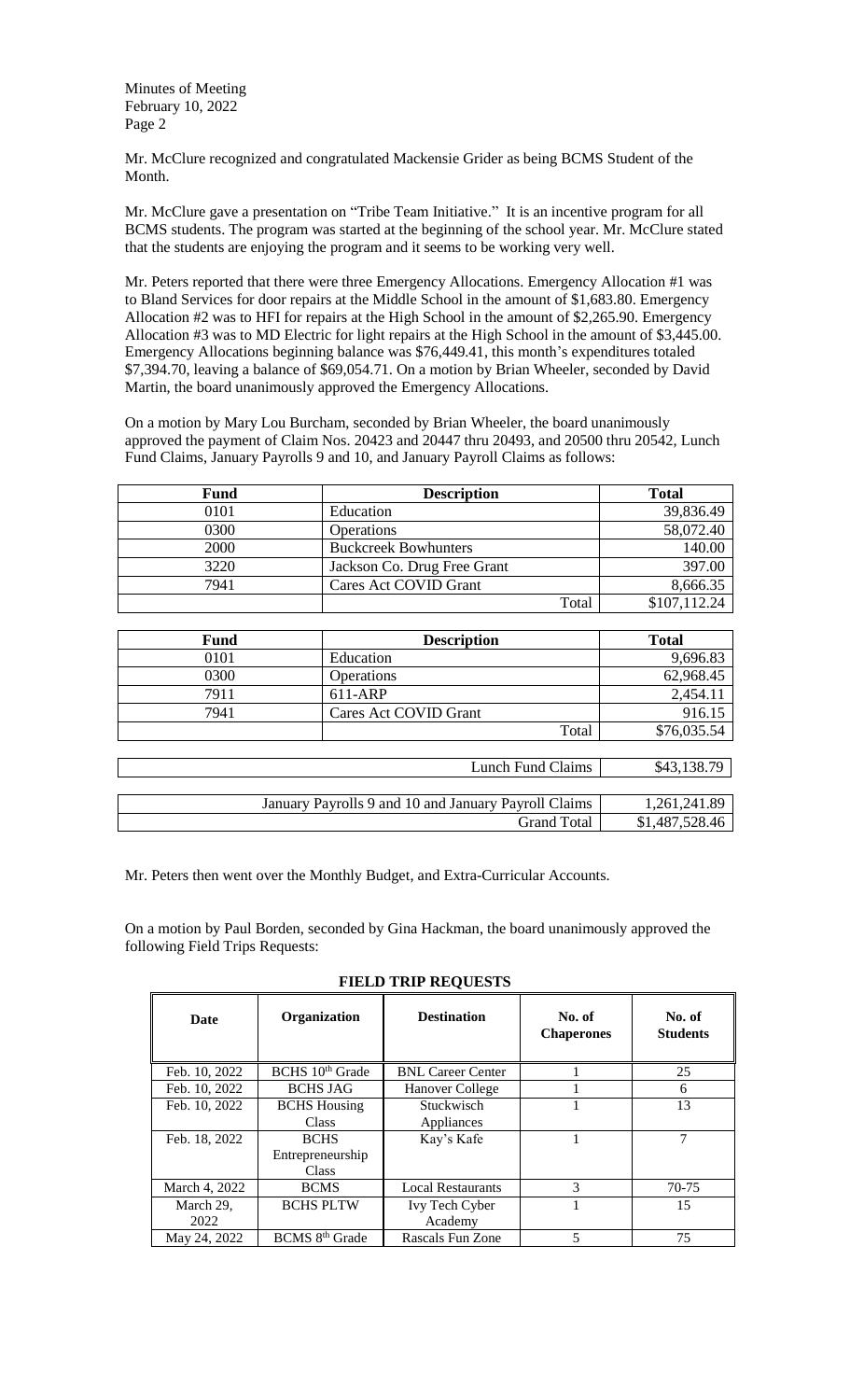On a motion by Clayton Beard, seconded by Mary Lou Burcham, the board unanimously approved the following Facility Use Requests:

| <b>Date</b>           | <b>Organization and Event</b>  | <b>Facility Needed</b>         |
|-----------------------|--------------------------------|--------------------------------|
|                       |                                |                                |
| February - April 2022 | <b>Brownstown Youth Soccer</b> | <b>BES</b> Gym                 |
|                       | (Practice)                     |                                |
| February 27, 2022     | 4H Horse and Pony Club         | Vallonia Gym                   |
|                       | (Tack Sale)                    |                                |
| March 2, 2022         | Brownstown Baseball Assoc.     | <b>BCMS</b> Cafeteria          |
|                       | (Coach's Meeting)              |                                |
| March 5, 2022         | Brownstown Exchange Club       | <b>BCHS</b> Cafeteria          |
|                       | (Pancake Breakfast)            |                                |
| March 9, 2022         | Brownstown Baseball Assoc.     | <b>BCMS</b> Cafeteria          |
|                       | (Draft)                        |                                |
| May 16 - 20, 2022     | <b>BCHS</b> Football           | <b>BCHS Main/Auxiliary Gym</b> |
|                       | (Youth Football Camp)          |                                |
| May $23 - 27$ , 2022  | <b>BCHS</b> Football           | <b>BCMS</b> Gym                |
|                       | (Middle School Football Camp)  |                                |
| July $18 - 22$ , 2022 | <b>BCHS</b> Football           | <b>BCHS Main/Auxiliary Gym</b> |
|                       | (Youth Football Camp)          |                                |
| July $18 - 22$ , 2022 | <b>BCHS</b> Football           | <b>BCMS</b> Gym                |
|                       | (Middle School Football Camp)  |                                |

## **FACILITY USE PERMITS**

On a motion by Brian Wheeler, seconded by Gina Hackman, the board unanimously approved the following Personnel Actions:

## **PERSONNEL ACTIONS**

| <b>RESIGNATIONS/TERMINATIONS:</b> |                                                                 |
|-----------------------------------|-----------------------------------------------------------------|
| Susan Brand                       | BCMS Instructional Aide (28 Hour Position)                      |
| Sabrina Wonning                   | <b>BCMS</b> Girls Tennis Coach                                  |
| <b>RECOMMENDATIONS:</b>           |                                                                 |
| Susie Alstatt                     | <b>BCCSC Volunteer Archery Instructor</b>                       |
| Kim Baxter                        | <b>BCCSC Volunteer Archery Instructor</b>                       |
| Catherine Caudill                 | <b>BCHS</b> Assistant Varsity Softball Coach                    |
| Dawn Edwards                      | <b>BCCSC Volunteer Archery Instructor</b>                       |
| Jennifer Foist                    | <b>BCCSC Volunteer Archery Instructor</b>                       |
| Ben Lewis                         | <b>BCCSC Volunteer Archery Instructor</b>                       |
| <b>Travis Mull</b>                | <b>BCCSC Volunteer Archery Instructor</b>                       |
| <b>Bret Roberts</b>               | <b>BCCSC Volunteer Archery Instructor</b>                       |
| <b>Matt Roberts</b>               | <b>BCCSC Volunteer Archery Instructor</b>                       |
| Jeff Settle                       | <b>BCCSC Volunteer Archery Instructor</b>                       |
| Landon Sons                       | <b>BCCSC Volunteer Archery Instructor</b>                       |
| Marty Young                       | <b>BCCSC Volunteer Archery Instructor</b>                       |
| <b>TRANSFER:</b>                  |                                                                 |
| <b>Kirsten Beavers</b>            | BCHS Assistant Varsity Softball Coach to BCHS JV Softball Coach |

Mr. Taylor asked the board for consideration of the 2022-23 School Calendar. On motion by Gina Hackman, seconded by Clayton Beard, the board unanimously approved the school calendar.

Mr. Taylor asked the board for approval of the 2022 Summer School Calendar. On motion by Gina Hackman, seconded by David Martin, the board unanimously approved the summer school calendar.

Mr. Taylor asked the board for consideration of the Resolution for Flexibility Request. On motion by Paul Borden, seconded by Mary Lou Burcham, the board unanimously approved the resolution.

Mr. Peters asked the board for consideration of the Inclement Weather Protocols. On motion by Mary Lou Burcham, seconded by David Martin, the board unanimously approved the protocols.

Mr. Peters stated that bids for the sale of land located at 608 West Commerce Street Brownstown, IN 47220 (.27 acres next to Brownstown Central Administration Office) were opened at 10 a.m.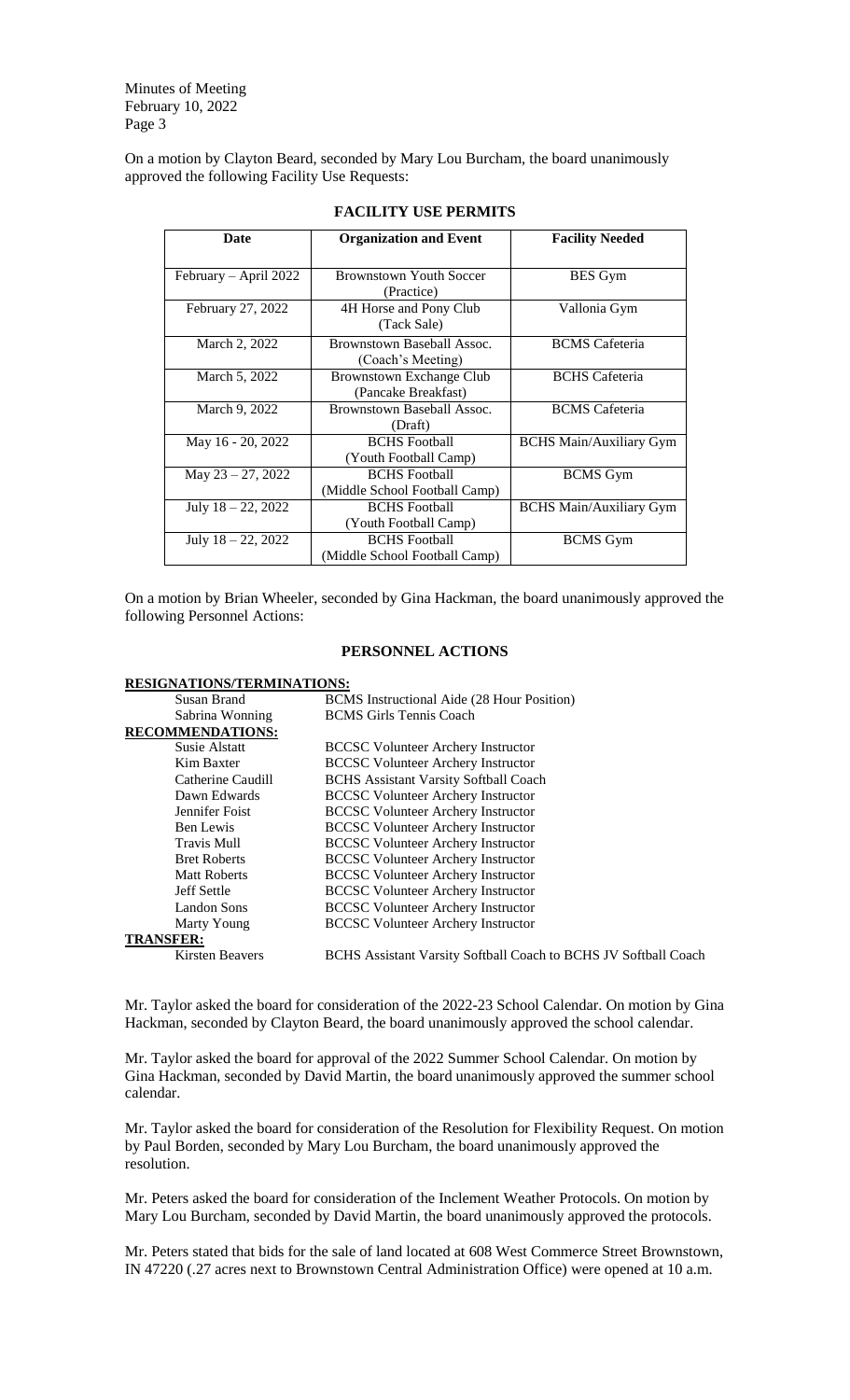on February 10, 2022. There was only bid: Matt Bochnekt - \$22,000. Mr. Peters recommended that the board accept the bid for the sale of land. On a motion by David Martin, seconded by Clayton Beard, the board unanimously approved the recommendation.

Mr. Taylor read the first reading of Amendment to Random Student Drug Testing Policy.

Mr. Peters asked the board for approval for the Emergency Evacuation Agreement. On a motion by Gina Hackman, seconded by Mary Lou Burcham, the board unanimously approved this agreement. (A copy of the agreement is attached to the minutes.)

Mr. Peters informed the board of disposition of old outstanding warrants or checks pursuant to (I.C. 5-11-10.5-3). On a motion by Paul Borden, seconded by David Martin, the board unanimously approved the disposition.

Mr. Taylor gave an update on COVID-19 stating that Jackson County is currently in Advisory Level Red. Currently there are 2 positive cases at BES, 0 at BCMS, and 1 at BCHS for a total of 3. There are 0 positive cases among staff. 9 BES students are quarantined as close contacts, 5 BCMS, and 0 BCHS for a total of 14. We have 0 tests pending and 1 student out for symptoms. 0.821% of students are currently positive for COVID-19. 1.16% of our enrollment are currently absent due to COVID-19.

On a motion by Brian Wheeler, seconded by Clayton Beard, the board unanimously approved to rescind the revision to BCCSC Reopening Plan that was made on September 14, 2021, that required masks to be worn while Jackson County is in Advisory Level RED, to them being highly recommended.

Mr. Taylor congratulated the Lady Braves basketball team on winning the Sectional and wished them good luck at Regional this coming weekend.

Mr. Taylor thanked BCCSC bus drivers, counselors, and all other staff for their hard work and dedication.

Scott Shade congratulated the Lady Braves basketball team on winning the Sectional and wished them good luck at Regional this coming weekend.

Scott Shade thanked the board members for all that they do for BCCSC.

Paul Borden congratulated the Lady Braves basketball team on winning the sectional.

Paul Borden congratulated BES for the money raised from the Book Blast, and BCHS students for their recent Maverick Challenge win.

Paul Borden thanked BCMS for introducing the Tribe Team Initiative to BCMS students this school year. It is a great incentive for the students.

Mary Lou Burcham thanked all BCCSC guidance counselors for everything that they do for BCCSC students.

Gina Hackman thanked all the archery instructors for volunteering their time to BCCSC's archery participants.

Brian Wheeler and David Martin congratulated the Lady Braves basketball team on winning the sectional.

Brain Wheeler thanked the guidance counselors for all their hard work and dedication.

Clayton Beard stated that it was always nice to meet the students of the month in person, and that he would like to see them return each month to the regular school board meetings.